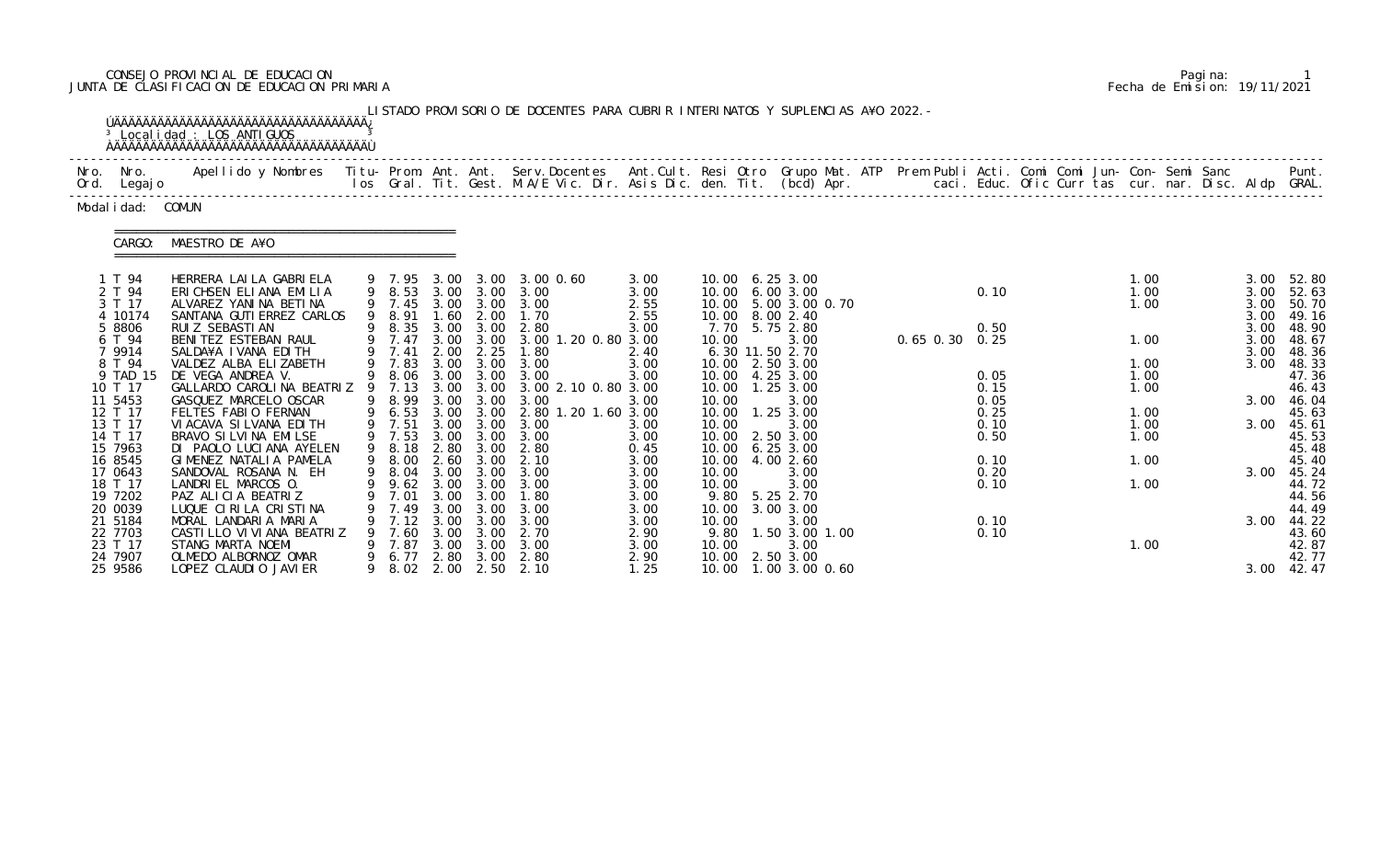## CONSEJO PROVINCIAL DE EDUCACION Pagina: 2 JUNTA DE CLASIFICACION DE EDUCACION PRIMARIA Fecha de Emision: 19/11/2021

| Nro.<br>Ord. | Nro.<br>Legaj o      | Apellido y Nombres  Titu- Prom. Ant. Ant. Serv.Docentes  Ant.Cult. Resi Otro Grupo Mat. ATP Prem Publi Acti. Comi Comi Jun- Con- Semi Sanc           Punt.<br>Ios Gral. Tit. Gest. M.A/E Vic. Dir. Asis Dic. den. Tit. (bcd) Apr. |   |                  |       |                        |                                                |                   |                |      |                |  |      |  |              |  |      |                |
|--------------|----------------------|-----------------------------------------------------------------------------------------------------------------------------------------------------------------------------------------------------------------------------------|---|------------------|-------|------------------------|------------------------------------------------|-------------------|----------------|------|----------------|--|------|--|--------------|--|------|----------------|
|              | CARGO:               | MAESTRO DE A¥O                                                                                                                                                                                                                    |   |                  |       |                        |                                                |                   |                |      |                |  |      |  |              |  |      |                |
|              | 26 T 17<br>27 T 94   | BATTI STI ALBERTO BASILIO<br>FIGUEROA SONIA EDELINA                                                                                                                                                                               |   |                  |       |                        | 9 7.00 3.00 3.00 3.00                          | 0.40 3.00<br>3.00 | 10.00<br>10.00 |      | 3.00<br>3.00   |  | 0.15 |  | 1.00<br>1.00 |  |      | 42.40<br>42.09 |
|              | 28 T 17              | MORAL LANDARIA EMETERIO                                                                                                                                                                                                           |   |                  |       |                        | 9 6.94 3.00 3.00 3.00<br>9 6.72 3.00 3.00 3.00 | 3.00              | 10.00          |      | 3.00           |  |      |  | 1.00         |  |      | 41.72          |
|              | 29 5463<br>30 10054  | PELOZO MAGNO<br>MONTALVO PAOLA                                                                                                                                                                                                    |   | 9 7.47           | 3.00  | 3.00                   | 3.00<br>2.60                                   | 3.00<br>2.65      | 10.00<br>10.00 |      | 3.00<br>2.90   |  | 0.10 |  |              |  | 3.00 | 41.57<br>41.52 |
|              | 31 7742              | NAVARTA JOSE LUIS                                                                                                                                                                                                                 |   | 6.37<br>9 7.89   |       | 3.00 2.00<br>2.80 3.00 | 2.80                                           | 1.50              | 10.00          |      | 1.00 3.00      |  | 0.10 |  |              |  |      | 41.09          |
|              | 32 9204              | HORMACHEA ARIEL FEDERICO                                                                                                                                                                                                          |   | 9 8.80           | 2.20  | 2.75                   | 2.20                                           | 2.30              | 10.00          |      | 3.00           |  | 0.10 |  |              |  |      | 40.35          |
|              | 33 9893              | ALVAREZ ESTEFANIA SOLEDAD 9 7.74                                                                                                                                                                                                  |   |                  | 2.20  | 2.25                   | 1.80                                           | 2.85              | 6.30           |      | 3.50 2.10 0.60 |  |      |  |              |  | 2.00 | 40.34          |
|              | 34 8517              | ARREYGADA LUCIANA MARIA<br>VI LLEGAS PEDRO DANI EL                                                                                                                                                                                |   | 9 7.55           | 2.40  | 3.00                   | 2.60                                           | 1.15              | 10.00          |      | 1.003.00       |  |      |  |              |  |      | 39.70          |
|              | 35 8420<br>36 9648   | SALTO PAOLA ANDREA                                                                                                                                                                                                                | 9 | 8.18<br>9 8.17   | 2.60  | 3.00<br>3.00 2.50      | 2.30<br>1.80                                   | 1.65<br>1.95      | 10.00<br>7.00  |      | 2.70<br>2.70   |  |      |  |              |  | 3.00 | 39.43<br>39.12 |
|              | 37 11089             | LUQUE ALEJANDRA CYNTIA                                                                                                                                                                                                            |   | 8.35             | .40   | $\overline{.50}$       | 1.30                                           | 3.00              | 4.20           |      | 5.50 1.80      |  |      |  |              |  | 3.00 | 39.05          |
|              | 38 10173             | SANTANA GUTI ERREZ                                                                                                                                                                                                                |   | 8.27             | 1.60  | 2.00                   | 1.70                                           | 0.70              | 10.00          |      | 2.40           |  |      |  |              |  | 3.00 | 38.67          |
|              | 39 8751              | GALVAN HECTOR SEBASTIAN                                                                                                                                                                                                           | 9 | 6.43             |       | 2.80 3.00              | 2.40                                           | 3.00              | 8.40           |      | 3.00           |  |      |  |              |  |      | 38.03          |
|              | 40 8790              | TREVES GRACI ELA BEATRIZ                                                                                                                                                                                                          |   | 7.39             | 3.00  | 3.00                   | 2.40                                           | 1.85              | 7.70           |      | 3.00           |  |      |  |              |  |      | 37.34          |
|              | 41 6255<br>42 10584  | GALLARDO ESTER SILVANA<br>PORTILLO JOHANNA ROMINA                                                                                                                                                                                 |   | 9 7.83<br>9 8.16 | 3.00  | 3.00<br>1.40 1.50      | 0. 50                                          | 3.00              | 7.00<br>4.90   | 3.00 | 4.00 0.30      |  |      |  |              |  |      | 35.83<br>29.76 |
|              | 43 T 94              | MOREL MONICA INES                                                                                                                                                                                                                 |   | 9 8.35           | 3.00  | 0.50                   | 2.80                                           |                   | 2.10           |      | 3.00           |  |      |  | 1.00         |  |      | 29.75          |
|              | 44 11744             | MOLINA MERCEDES ESTELA                                                                                                                                                                                                            |   | 9 8.26           | 1.80  | 1.25                   | 0.90                                           |                   | 3.50           |      | 1.50           |  |      |  |              |  | 2.00 | 28.21          |
|              | 45 11099             | BERNARD DORI AN GISELLE                                                                                                                                                                                                           |   | 7.35             |       | $1.20$ $1.25$          | 1.30                                           | 0.25              | 4.20           |      | 1.50           |  |      |  |              |  |      | 26.05          |
|              | 46 12301             | CORIA ORLY JUDITH                                                                                                                                                                                                                 |   |                  |       |                        | 7.95 0.40 0.50 0.40                            |                   | 1.40           |      | 0.60           |  |      |  |              |  |      | 20.25          |
|              | 47 12705             | SAEZ DAYANA NOEMI                                                                                                                                                                                                                 |   |                  |       |                        |                                                |                   | 10.00          |      |                |  |      |  |              |  |      | 19.00          |
|              | 48 12250<br>49 12745 | SANTANA GUTI ERREZ<br>CORTI YANINA RAQUEL                                                                                                                                                                                         |   | 7.45             | 2. 20 |                        | 9.74 0.40 0.50 0.30                            | 0.70              |                |      | 4.00 0.30      |  |      |  |              |  | 3.00 | 27.94<br>18.65 |
|              | 50 12722             | BERNARD RENZO ADAN                                                                                                                                                                                                                | 9 | 9.00             |       |                        |                                                |                   |                |      |                |  |      |  |              |  |      | 18.00          |

|  | Pagi na: |                              |
|--|----------|------------------------------|
|  |          | Fecha de Emision: 19/11/2021 |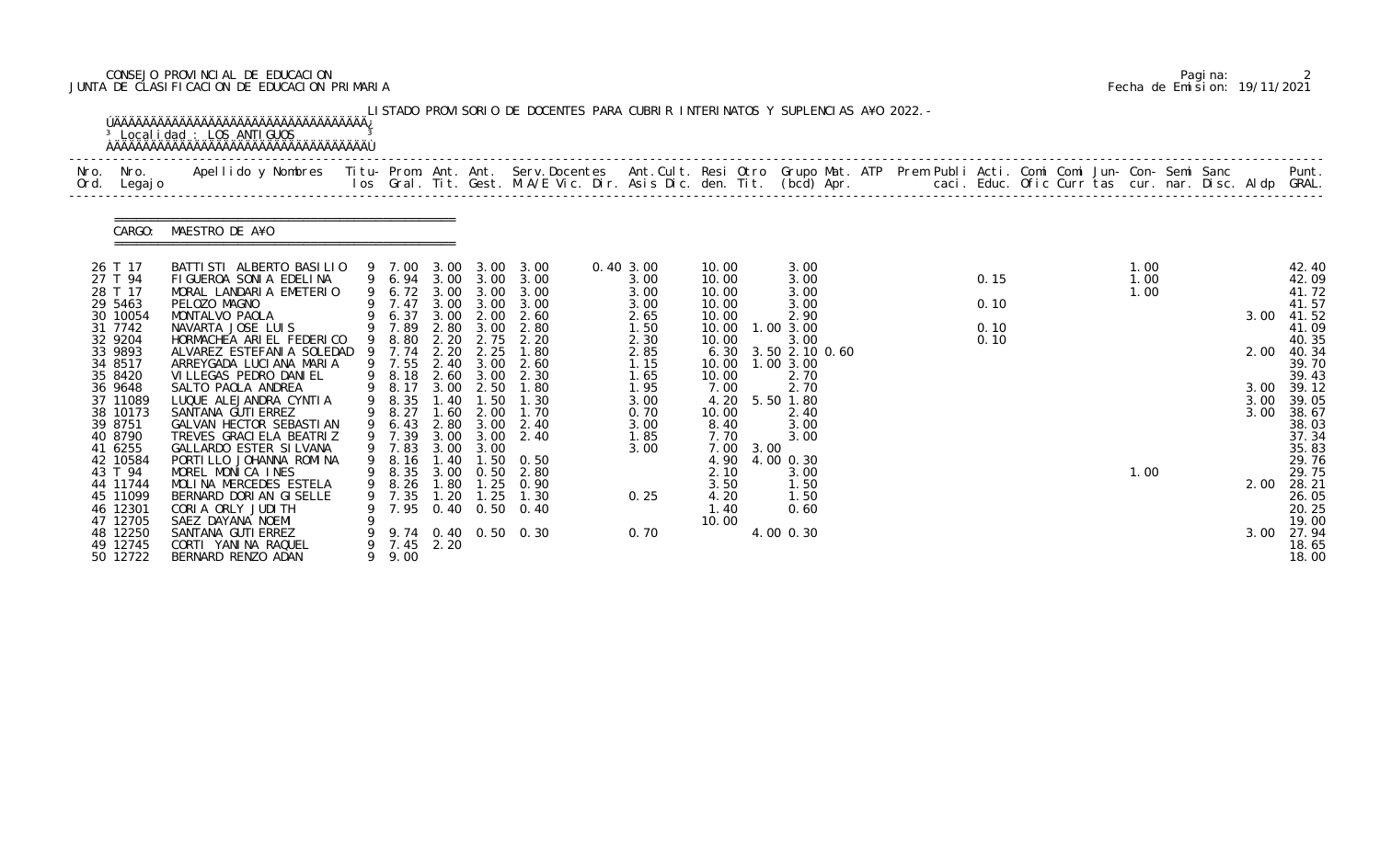## CONSEJO PROVINCIAL DE EDUCACION Pagina: 3 JUNTA DE CLASIFICACION DE EDUCACION PRIMARIA Fecha de Emision: 19/11/2021

| Nro. | Nro.<br>Ord. Legajo                                          | Apellido y Nombres - Titu- Prom. Ant. Ant. Serv.Docentes - Ant.Cult. Resi Otro Grupo Mat. ATP Prem Publi Acti. Comi Comi Jun- Con- Semi Sanc - - - Punt.<br>Ios Gral. Tit. Gest. M.A/E Vic. Dir. Asis Dic. den. Tit. (bcd) Apr. - |                      |                               |                                      |                                      |                                                                                                                                                    |                                              |                                                                                              |                                      |  |                      |  |              |  |                      |                                                    |
|------|--------------------------------------------------------------|-----------------------------------------------------------------------------------------------------------------------------------------------------------------------------------------------------------------------------------|----------------------|-------------------------------|--------------------------------------|--------------------------------------|----------------------------------------------------------------------------------------------------------------------------------------------------|----------------------------------------------|----------------------------------------------------------------------------------------------|--------------------------------------|--|----------------------|--|--------------|--|----------------------|----------------------------------------------------|
|      | CARGO:                                                       | MAESTRO INTERNADO                                                                                                                                                                                                                 |                      |                               |                                      |                                      |                                                                                                                                                    |                                              |                                                                                              |                                      |  |                      |  |              |  |                      |                                                    |
|      | 1 T 94<br>2 10174<br>3 5 1 8 4<br>4 T 17<br>5 7742<br>6 8517 | HERRERA LAILA GABRIELA<br>SANTANA GUTI ERREZ CARLOS<br>MORAL LANDARIA MARIA<br>BATTI STI ALBERTO BASI LIO<br>NAVARTA JOSE LUIS<br>ARREYGADA LUCIANA MARIA                                                                         |                      |                               |                                      |                                      | 6 7.95 3.00 3.00 3.00<br>6 8.91 1.60 1.25 1.30<br>6 7.12 3.00 3.00 3.00<br>6 7.00 3.00 3.00 3.00<br>6 7.89 2.80 3.00 2.80<br>6 7.55 2.40 1.00 2.60 | 3.00<br>2.55<br>3.00<br>3.00<br>1.50<br>1.15 | 10.00 6.25 3.00<br>10.00 8.00 1.80<br>10.00<br>10.00<br>10.00  1.00  3.00<br>10.00 1.00 3.00 | 3.00<br>3.00                         |  | 0.10<br>0.10         |  | 1.00<br>1.00 |  | 3.00<br>3.00<br>3.00 | 49.20<br>44.41<br>41.22<br>39.00<br>38.09<br>34.70 |
|      | CARGO:                                                       | MAESTRO ESP. EDUC. ARTI STI CA: PLASTI CA                                                                                                                                                                                         |                      |                               |                                      |                                      |                                                                                                                                                    |                                              |                                                                                              |                                      |  |                      |  |              |  |                      |                                                    |
|      | 6601<br>2 4653<br>3 0 3 1 2<br>4 373                         | MEZA SUSANA BEATRIZ<br>ESCANDE EVA MARCELA<br>RIVERA NELIDA YOLANDA<br>DOS SANTOS GRACI ELA                                                                                                                                       |                      |                               |                                      | 6 7.40 3.00 3.00                     | 9 8.75 3.00 3.00 2.00<br>6 7.62 3.00 3.00 3.00<br>6 7.10 3.00 3.00 3.00<br>3.00                                                                    | 0.85<br>3.00<br>2.80<br>0.30                 | 7.70<br>10.00<br>10.00<br>10.00                                                              | 3.00<br>3.00<br>3.00<br>3.00         |  | 0.10<br>0.15<br>0.05 |  |              |  | 3.00<br>3.00<br>3.00 | 37.40<br>41.77<br>40.95<br>38.70                   |
|      | CARGO:                                                       | PES ED. ARTISTICA: PLASTICO VISUAL                                                                                                                                                                                                |                      |                               |                                      |                                      |                                                                                                                                                    |                                              |                                                                                              |                                      |  |                      |  |              |  |                      |                                                    |
|      | 6601<br>2 4653<br>3 0 3 1 2<br>4 373<br>5 T 17/H1            | MEZA SUSANA BEATRIZ<br>ESCANDE EVA MARCELA<br>RIVERA NELIDA YOLANDA<br>DOS SANTOS GRACI ELA<br>NAVARTA ALEJANDRO JAVI ER                                                                                                          | $\sigma$<br>$\sigma$ | 8. 75<br>7.62<br>7.10<br>7.40 | 3.00<br>3.00<br>3.00<br>3.00<br>1.60 | 3.00<br>3.00<br>3.00<br>3.00<br>1.50 | 2.00<br>3.00<br>3.00<br>3.00<br>1.20                                                                                                               | 0.85<br>3.00<br>2.80<br>0.30<br>1.75         | 7.70<br>10.00<br>10.00<br>10.00<br>10.00                                                     | 3.00<br>3.00<br>3.00<br>3.00<br>1.80 |  | 0.10<br>0.15<br>0.05 |  | 1.00         |  | 3.00<br>3.00<br>3.00 | 37.40<br>41.77<br>40.95<br>38.70<br>21.85          |

|  | Pagi na: |                              |
|--|----------|------------------------------|
|  |          | Fecha de Emision: 19/11/2021 |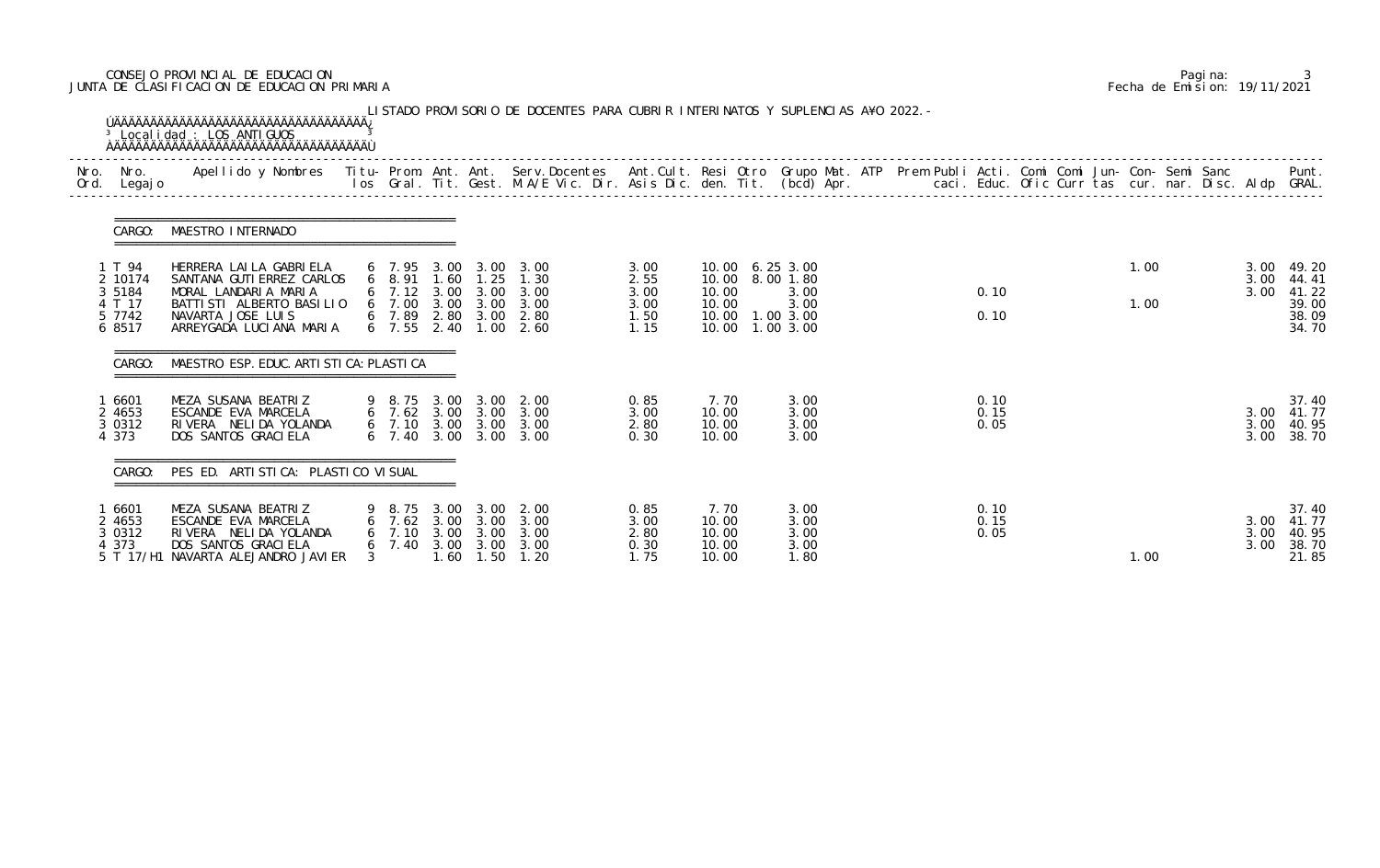## CONSEJO PROVINCIAL DE EDUCACION Pagina: 4 JUNTA DE CLASIFICACION DE EDUCACION PRIMARIA Fecha de Emision: 19/11/2021

| Ord. | Nro. Nro.<br>Legaj o                                                             | Apellido y Nombres - Titu- Prom. Ant. Ant. Serv.Docentes - Ant.Cult. Resi Otro Grupo Mat. ATP Prem Publi Acti. Comi Comi Jun- Con- Semi Sanc - - - Punt.<br>Ios Gral. Tit. Gest. M.A/E Vic. Dir. Asis Dic. den. Tit. (bcd) Apr. - |              |                                                               |                                              |                                                      |                                                                               |                                                              |                                                                              |                                                      |  |                                              |  |                                      |  |                      |                                                                           |
|------|----------------------------------------------------------------------------------|-----------------------------------------------------------------------------------------------------------------------------------------------------------------------------------------------------------------------------------|--------------|---------------------------------------------------------------|----------------------------------------------|------------------------------------------------------|-------------------------------------------------------------------------------|--------------------------------------------------------------|------------------------------------------------------------------------------|------------------------------------------------------|--|----------------------------------------------|--|--------------------------------------|--|----------------------|---------------------------------------------------------------------------|
|      | CARGO:                                                                           | MAESTRO ESP. EDUC. ARTI STI CA: MUSI CA                                                                                                                                                                                           |              |                                                               |                                              |                                                      |                                                                               |                                                              |                                                                              |                                                      |  |                                              |  |                                      |  |                      |                                                                           |
|      | 1 T 17                                                                           | CHANDIA MARIA LUISA                                                                                                                                                                                                               |              |                                                               |                                              |                                                      | 9 8.34 1.00 1.25 1.10                                                         | 2.40                                                         | 10.00                                                                        | 1.50                                                 |  |                                              |  | 1.00                                 |  |                      | 3.00 38.59                                                                |
|      | CARGO:                                                                           | PES ED. ARTISTICA: MUSICA                                                                                                                                                                                                         |              |                                                               |                                              |                                                      |                                                                               |                                                              |                                                                              |                                                      |  |                                              |  |                                      |  |                      |                                                                           |
|      | 1 T 17                                                                           | CHANDIA MARIA LUISA                                                                                                                                                                                                               |              |                                                               |                                              |                                                      | 9 8.34 1.00 1.25 1.10                                                         | 2.40                                                         | 10.00                                                                        | 1.50                                                 |  |                                              |  | 1.00                                 |  |                      | 3.00 38.59                                                                |
|      | $CARGO^+$                                                                        | MAESTRO ESP. EDUC. ARTI STI CA: DANZAS                                                                                                                                                                                            |              |                                                               |                                              |                                                      |                                                                               |                                                              |                                                                              |                                                      |  |                                              |  |                                      |  |                      |                                                                           |
|      | 1 4774                                                                           | TONI VALERIA CELIA                                                                                                                                                                                                                |              |                                                               |                                              |                                                      | 9 7.28 3.00 3.00 3.00                                                         | 3.00                                                         |                                                                              | 10,00 1,75 3,00 1,00                                 |  |                                              |  |                                      |  |                      | 44.03                                                                     |
|      | CARGO:                                                                           | MAESTRO ESP. DE EDUCACION FISICA                                                                                                                                                                                                  |              |                                                               |                                              |                                                      |                                                                               |                                                              |                                                                              |                                                      |  |                                              |  |                                      |  |                      |                                                                           |
|      | 1 T 17<br>2 T 94<br>3 T 17<br>4 T 17<br>5 T 94<br>6 7177<br>7 10988<br>8 8 8 5 7 | LOPEZ CARINA LILIANA<br>MOYANO EDUARDO SEBASTIAN<br>GIMENEZ MARIA CELESTE<br>NEIRA ZULMA ANDREA<br>THEFS NATALIA GABRIELA<br>CAMPOS HECTOR RUBEN<br>MYBURG TERRAGNO BENJAMIN<br>LENARDON EXEQUIEL ABEL                            | 9<br>9.<br>9 | 7. 26<br>8. 54<br>6.68<br>8.29<br>7.27<br>8.14<br>9 8.44 3.00 | 3.00<br>2.00<br>3.00<br>2.00<br>3.00<br>1.20 | 3.00<br>2.50<br>3.00<br>2.50<br>3.00<br>1.50<br>3.00 | 9 7.62 3.00 3.00 3.00<br>3.00<br>2.10<br>2.00<br>2.00<br>1.60<br>1.00<br>1.00 | 3.00<br>2.50<br>2.55<br>2.95<br>1.60<br>2.20<br>0.90<br>2.20 | 10.00 2.75 3.00<br>10.00<br>10.00<br>10.00<br>7.00<br>10.00<br>10.00<br>7.00 | 3.00<br>3.00<br>3.00<br>2.70<br>2.40<br>1.50<br>1.50 |  | 0.15<br>0.10<br>0.15<br>0.10<br>0.15<br>0.80 |  | 1.00<br>1.00<br>1.00<br>1.00<br>1.00 |  | 3.00<br>3.00<br>3.00 | 45.52<br>3.00 44.86<br>43.69<br>40.78<br>39.19<br>38.62<br>36.24<br>35.94 |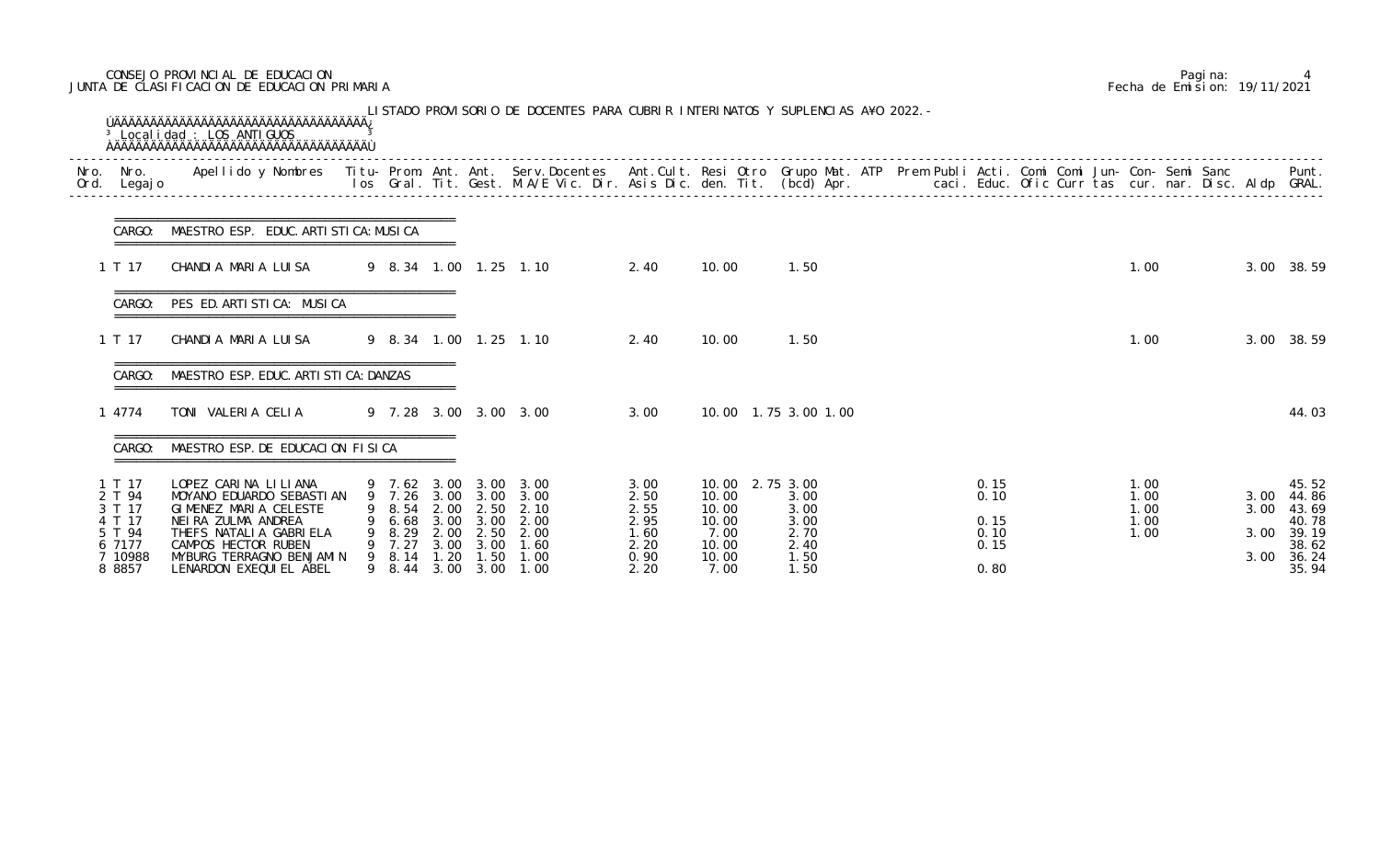## CONSEJO PROVINCIAL DE EDUCACION Pagina: 5 JUNTA DE CLASIFICACION DE EDUCACION PRIMARIA Fecha de Emision: 19/11/2021

| CARGO:                                                                                                                          | MAESTRO ESP. DE EDUCACION FISICA                                                                                                                                                                                                                                                                            |                                           |      |                   |                                                                                                                                                    |                                                              |                                                                                    |      |                                      |  |              |  |  |  |              |                                                                                                 |
|---------------------------------------------------------------------------------------------------------------------------------|-------------------------------------------------------------------------------------------------------------------------------------------------------------------------------------------------------------------------------------------------------------------------------------------------------------|-------------------------------------------|------|-------------------|----------------------------------------------------------------------------------------------------------------------------------------------------|--------------------------------------------------------------|------------------------------------------------------------------------------------|------|--------------------------------------|--|--------------|--|--|--|--------------|-------------------------------------------------------------------------------------------------|
| 9 10840<br>10 11824<br>11 12037<br>12 12307<br>13 11821<br>14 11718<br>15 11964<br>16 12422<br>17 12314<br>18 10350<br>19 12878 | PERDI GUERO FI GUEROA<br>SOTO VERA YOSELIN<br>RIVADENEIRA SILVANA<br>NU¥EZ JEREMIAS<br>VI LLAFANEZ JAVI ER ESTEBAN 9 7.62 2.00 1.25 0.50<br>BARRI ENTOS FERNANDEZ LUIS 9 7.87<br>BEROIZA MARINA SOLEDAD<br>GODOY VI LLEGAS GERARDO<br>DI PAOLO SILVIO RUBEN<br>VALLARINO LUIS ANGEL<br>PAEZ PUEBLA EMILIANO | 9 8.24<br>9 7.84 0.40 0.50<br>9 7.66 0.20 | 1.00 | 0.75<br>0.40 0.50 | 9 8.24 1.40 1.75 1.40<br>9 7.65 1.20 1.00 0.80<br>9 7.65 0.60 0.75 0.10<br>9 7.55 0.40 0.50 0.40<br>9 7.93 0.80 0.75 0.20<br>9 7.48 1.20 1.50 0.10 | 2.15<br>0.15<br>1.45<br>1.65<br>2.65<br>0.30<br>0.05<br>0.10 | 9.80<br>10.00<br>10.00<br>10.00<br>2.80<br>10.00<br>10.00<br>10.00<br>2.80<br>0.70 | 1.00 | 1.90<br>1.20<br>0.60<br>0.60<br>0.30 |  | 0.25<br>0.15 |  |  |  | 3.00<br>3.00 | 35.64<br>34.00<br>30.55<br>30.10<br>29.67<br>29.07<br>28.98<br>28.19<br>20.64<br>19.98<br>16.86 |
| CARGO:                                                                                                                          | MAESTRO ESPECIAL DE INGLES                                                                                                                                                                                                                                                                                  |                                           |      |                   |                                                                                                                                                    |                                                              |                                                                                    |      |                                      |  |              |  |  |  |              |                                                                                                 |
| 1 11713<br>2 12706<br>3 12704<br>4 9473                                                                                         | RUI Z MARI EL<br>SANTANA GUTI ERREZ KEVIN<br>VILLAVERDE MARINA DANIELA 9 7.83<br>NAHUELGUER MARCOS ESTEBAN 6 5.43 3.00 2.75 2.20                                                                                                                                                                            | 9 9.20                                    |      |                   | 9 7.63 1.00 1.25 1.20                                                                                                                              |                                                              | 10.00<br>10.00<br>10.00<br>10.00                                                   |      | 1.80<br>3.00                         |  |              |  |  |  | 3.00         | 34.88<br>28.20<br>26.83<br>32.38                                                                |
| CARGO:                                                                                                                          | PES LENGUA EXTRANJERA: INGLES                                                                                                                                                                                                                                                                               |                                           |      |                   |                                                                                                                                                    |                                                              |                                                                                    |      |                                      |  |              |  |  |  |              |                                                                                                 |
| 1 11713                                                                                                                         | RUIZ MARIEL                                                                                                                                                                                                                                                                                                 |                                           |      |                   | 9 7.63 1.00 1.25 1.20                                                                                                                              |                                                              | 10.00                                                                              |      | 1.80                                 |  |              |  |  |  |              | 3.00 34.88                                                                                      |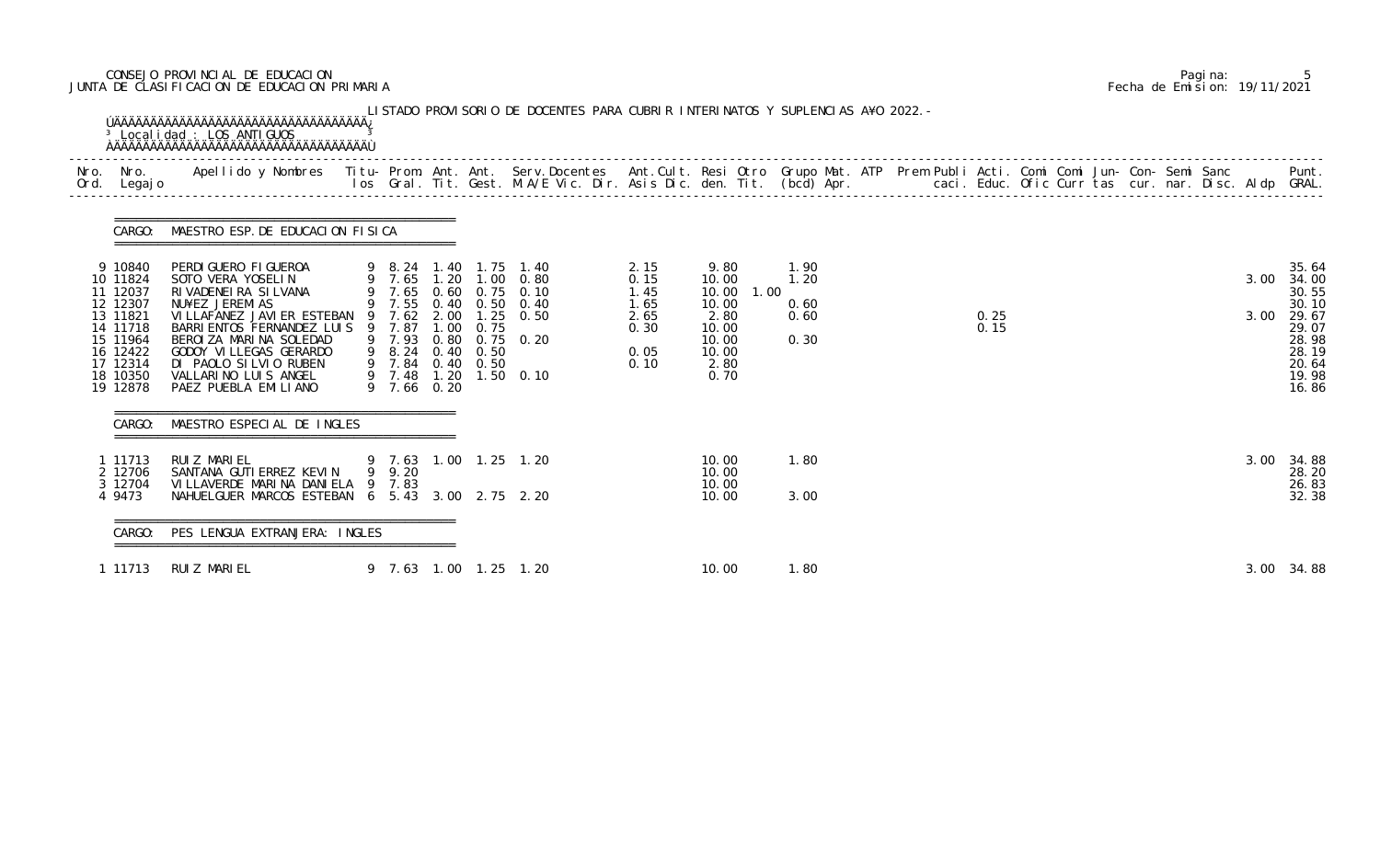## CONSEJO PROVINCIAL DE EDUCACION Pagina: 6 JUNTA DE CLASIFICACION DE EDUCACION PRIMARIA Fecha de Emision: 19/11/2021

| Nro.<br>Ord. | Legaj o                                | Nro.   Apellido y Nombres  Titu- Prom. Ant. Ant. Serv.Docentes  Ant.Cult. Resi Otro Grupo Mat. ATP  Prem Publi Acti. Comi Comi Jun- Con- Semi Sanc         Punt.<br>Legajo                        Ios  Gral. Tit. Gest. M.A/E Vic |                |        |                          |                                                |                       |                                |                         |  |  |  |  |  |                                 |
|--------------|----------------------------------------|-----------------------------------------------------------------------------------------------------------------------------------------------------------------------------------------------------------------------------------|----------------|--------|--------------------------|------------------------------------------------|-----------------------|--------------------------------|-------------------------|--|--|--|--|--|---------------------------------|
|              | CARGO:                                 | PES LENGUA EXTRANJERA: INGLES                                                                                                                                                                                                     |                |        |                          |                                                |                       |                                |                         |  |  |  |  |  |                                 |
|              | 2 12706<br>3 12704<br>4 9473           | SANTANA GUTI ERREZ KEVIN<br>VILLAVERDE MARINA DANIELA 9 7.83<br>NAHUELGUER MARCOS ESTEBAN 6 5.43 3.00 2.75 2.20                                                                                                                   |                | 9 9.20 |                          |                                                |                       | 10.00<br>10.00<br>10.00        | 3.00                    |  |  |  |  |  | 28.20<br>26.83<br>32.38         |
|              | CARGO:                                 | PES ED. ARTISTICA: DANZAS                                                                                                                                                                                                         |                |        |                          |                                                |                       |                                |                         |  |  |  |  |  |                                 |
|              | 1 4774                                 | TONI VALERIA CELIA                                                                                                                                                                                                                |                |        |                          | 9 7.28 3.00 3.00 3.00                          | 3.00                  |                                | 10.00  1.75  3.00  1.00 |  |  |  |  |  | 44.03                           |
|              | CARGO:                                 | ASIST. MEDIOS A/C GAB. DE INFORMATICA                                                                                                                                                                                             |                |        |                          |                                                |                       |                                |                         |  |  |  |  |  |                                 |
|              | 1 6097<br>2 7707<br>3 12582<br>4 10577 | GIUSIANO SILBANA MARIA<br>CESAN PABLO MARIO<br>RAYEL VICTOR FELICIANO<br>TYMKIW PABLO DANIEL                                                                                                                                      | 3 <sup>1</sup> |        | 6 4.88 0.40 0.25<br>1.00 | 6 7.08 3.00 3.00 3.00<br>6 6.50 3.00 3.00 2.80 | 1. 95<br>0.30<br>0.45 | 10.00<br>9.80<br>10.00<br>0.70 | 3.00<br>3.00            |  |  |  |  |  | 37.03<br>34.40<br>21.53<br>5.15 |
|              | CARGO:                                 | PES EDUCACION TECNOLOGICA                                                                                                                                                                                                         |                |        |                          |                                                |                       |                                |                         |  |  |  |  |  |                                 |
|              | 1 10422                                | SOSA HECTOR NI COLAS                                                                                                                                                                                                              |                |        |                          | 9 7.23 1.40 1.50 1.40                          | 0.55                  | 4.90                           | 2.10                    |  |  |  |  |  | 28.08                           |

|  | Pagi na: | 6                            |
|--|----------|------------------------------|
|  |          | Fecha de Emision: 19/11/2021 |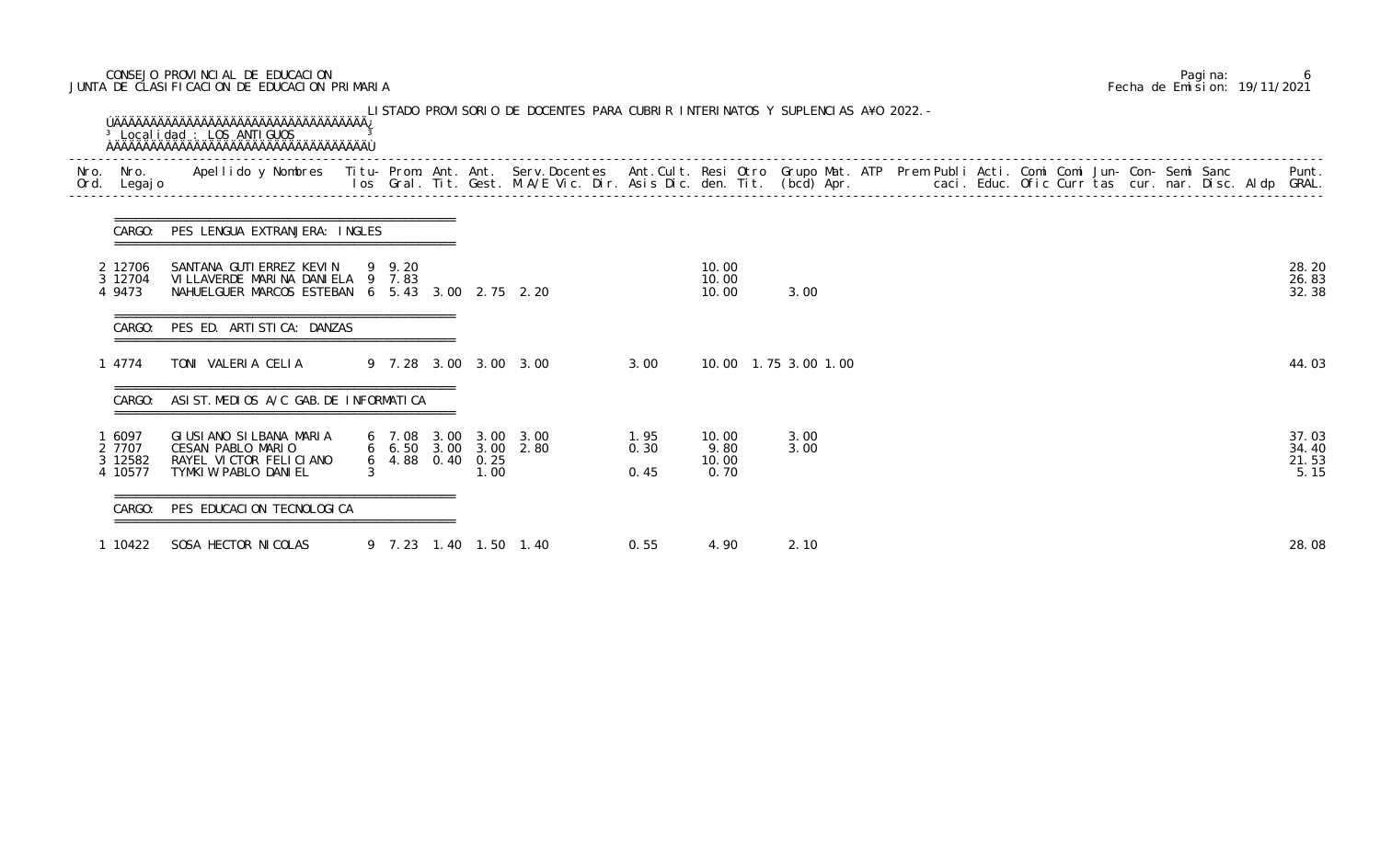## CONSEJO PROVINCIAL DE EDUCACION Pagina: 7 JUNTA DE CLASIFICACION DE EDUCACION PRIMARIA Fecha de Emision: 19/11/2021

|              |                 | <sup>3</sup> Localidad : LOS ANTIGUOS                             |             |  | LISTADO PROVISORIO DE DOCENTES PARA CUBRIR INTERINATOS Y SUPLENCIAS A¥O 2022. -                                                                                                                                                   |      |       |      |  |                                                |                |
|--------------|-----------------|-------------------------------------------------------------------|-------------|--|-----------------------------------------------------------------------------------------------------------------------------------------------------------------------------------------------------------------------------------|------|-------|------|--|------------------------------------------------|----------------|
| Nro.<br>Ord. | Nro.<br>Legaj o | Apellido y Nombres                                                |             |  | Titu- Prom. Ant. Ant. Serv.Docentes  Ant.Cult. Resi Otro Grupo Mat. ATP  Prem Publi Acti. Comi Comi Jun- Con- Semi Sanc<br>Ios  Gral. Tit. Gest. M.A/E Vic. Dir. Asis Dic. den. Tit. (bcd) Apr.                caci. Educ. Ofic C |      |       |      |  | caci. Educ. Ofic Curr tas cur. nar. Disc. Aldp | Punt.<br>GRAL. |
|              | CARGO:          | PES FORMACION ETICA Y CIUDADANA<br>T17/TH1 LOPEZ CRISTIAN EDUARDO | 9 7.86 2.60 |  | 1.50 1.80                                                                                                                                                                                                                         | 1.30 | 10.00 | 2.70 |  | 1.00                                           |                |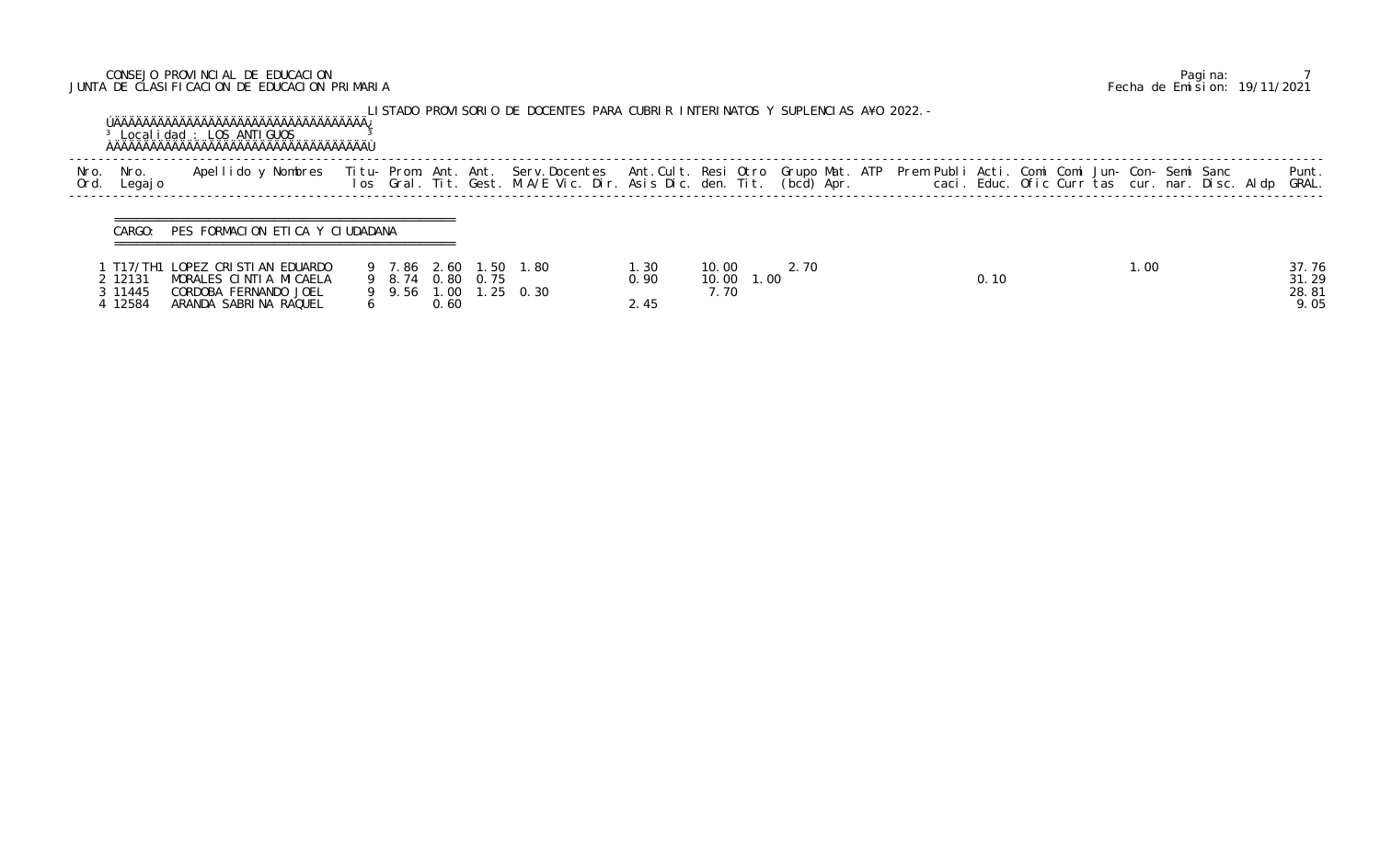## CONSEJO PROVINCIAL DE EDUCACION Pagina: 8 JUNTA DE CLASIFICACION DE EDUCACION PRIMARIA Fecha de Emision: 19/11/2021

|              |                                                                                                                                                                                                                                          | <sup>3</sup> Local i dad : LOS ANTI GUOS<br><b>AAAAAAAAAAAAAAAAAAAAAAAAAAAAAAAAAAAA</b>                                                                                                                                                                                                                                                                                                                                                                                                                                                                                       |   |                                                                                                                                                                                                  |                                                                                                                                                              |                                                                                                                                                              | LISTADO PROVISORIO DE DOCENTES PARA CUBRIR INTERINATOS Y SUPLENCIAS A¥O 2022. -                                                                                                                         |                                                                                                                                                                                   |                                                                                                                                                                                          |                                                                                                                                                                                                                                                       |                      |                                                                                              |  |                                                                                                              |  |                                                                                              |                                                                                                                                                                                                     |
|--------------|------------------------------------------------------------------------------------------------------------------------------------------------------------------------------------------------------------------------------------------|-------------------------------------------------------------------------------------------------------------------------------------------------------------------------------------------------------------------------------------------------------------------------------------------------------------------------------------------------------------------------------------------------------------------------------------------------------------------------------------------------------------------------------------------------------------------------------|---|--------------------------------------------------------------------------------------------------------------------------------------------------------------------------------------------------|--------------------------------------------------------------------------------------------------------------------------------------------------------------|--------------------------------------------------------------------------------------------------------------------------------------------------------------|---------------------------------------------------------------------------------------------------------------------------------------------------------------------------------------------------------|-----------------------------------------------------------------------------------------------------------------------------------------------------------------------------------|------------------------------------------------------------------------------------------------------------------------------------------------------------------------------------------|-------------------------------------------------------------------------------------------------------------------------------------------------------------------------------------------------------------------------------------------------------|----------------------|----------------------------------------------------------------------------------------------|--|--------------------------------------------------------------------------------------------------------------|--|----------------------------------------------------------------------------------------------|-----------------------------------------------------------------------------------------------------------------------------------------------------------------------------------------------------|
| Nro.<br>Ord. | Nro.<br>Legaj o                                                                                                                                                                                                                          | Apellido y Nombres - Titu- Prom. Ant. Ant. Serv.Docentes - Ant.Cult. Resi Otro Grupo Mat. ATP - Prem Publi Acti. Comi Comi Jun- Con- Semi Sanc                                                                                                                                                                                                                                                                                                                                                                                                                                |   |                                                                                                                                                                                                  |                                                                                                                                                              |                                                                                                                                                              | los Gral. Tit. Gest. M.A/E Vic. Dir. Asis Dic. den. Tit. (bcd) Apr.        caci. Educ. Ofic Curr tas cur. nar. Disc. Aldp GRAL.                                                                         |                                                                                                                                                                                   |                                                                                                                                                                                          |                                                                                                                                                                                                                                                       |                      |                                                                                              |  |                                                                                                              |  |                                                                                              | Punt.                                                                                                                                                                                               |
|              | Modal i dad: ADULTOS                                                                                                                                                                                                                     |                                                                                                                                                                                                                                                                                                                                                                                                                                                                                                                                                                               |   |                                                                                                                                                                                                  |                                                                                                                                                              |                                                                                                                                                              |                                                                                                                                                                                                         |                                                                                                                                                                                   |                                                                                                                                                                                          |                                                                                                                                                                                                                                                       |                      |                                                                                              |  |                                                                                                              |  |                                                                                              |                                                                                                                                                                                                     |
|              | CARGO:                                                                                                                                                                                                                                   | MAESTRO DE SECCION ADULTOS                                                                                                                                                                                                                                                                                                                                                                                                                                                                                                                                                    |   |                                                                                                                                                                                                  |                                                                                                                                                              |                                                                                                                                                              |                                                                                                                                                                                                         |                                                                                                                                                                                   |                                                                                                                                                                                          |                                                                                                                                                                                                                                                       |                      |                                                                                              |  |                                                                                                              |  |                                                                                              |                                                                                                                                                                                                     |
|              | 1 T 94<br>2 T 94<br>3 T 17<br>4 TAD 15<br>5 T 94<br>6 T 94<br>7 8806<br>8 5453<br>9 T 17<br>10 T 17<br>11 10174<br>12 T 17<br>13 0643<br>14 0039<br>15 9914<br>16 5184<br>17 T 17<br>18 7963<br>19 T 17<br>20 T 17<br>21 T 94<br>22 T 17 | ERICHSEN ELIANA EMILIA<br>HERRERA LAI LA GABRI ELA<br>ALVAREZ YANINA BETINA<br>DE VEGA ANDREA V.<br>VALDEZ ALBA ELIZABETH<br>BENITEZ ESTEBAN RAUL<br>RUI Z SEBASTI AN<br>GASQUEZ MARCELO OSCAR<br>VI ACAVA SI LVANA EDI TH<br>BRAVO SI LVI NA EMI LSE<br>SANTANA GUTI ERREZ CARLOS<br>LANDRIEL MARCOS 0.<br>SANDOVAL ROSANA N. EH<br>LUQUE CIRILA CRISTINA<br>SALDA¥A I VANA EDITH<br>MORAL LANDARIA MARIA<br>GALLARDO CAROLINA BEATRIZ 9 7.13<br>DI PAOLO LUCIANA AYELEN<br>FELTES FABIO FERNAN<br>STANG MARTA NOEMI<br>FIGUEROA SONIA EDELINA<br>BATTI STI ALBERTO BASI LIO |   | 9 8.53<br>9 7.45<br>8.06<br>9 7.83<br>9 7.47<br>9 8.35<br>9 8.99<br>9 7.51<br>9 7.53<br>9 8.91<br>$9 \quad 9.62$<br>8.04<br>9 7.49<br>9 7.41<br>9 7.12<br>9 8.18<br>6.53<br>7.87<br>6.94<br>7.00 | 3.00<br>3.00<br>3.00<br>3.00<br>3.00<br>3.00<br>3.00<br>3.00<br>3.00<br>1.60<br>3.00<br>3.00<br>3.00<br>3.00<br>3.00<br>2.80<br>3.00<br>3.00<br>3.00<br>3.00 | 3.00<br>2.00<br>3.00<br>3.00<br>3.00<br>2.25<br>3.00<br>3.00<br>3.00<br>0.75<br>3.00<br>3.00<br>3.00<br>3.00<br>3.00<br>2.25<br>3.00<br>3.00<br>3.00<br>3.00 | 2.60<br>9 7.95 3.00 2.75 2.30<br>2.00<br>1.00<br>3.00<br>3.00<br>1.80<br>3.00<br>3.00<br>3.00<br>0.70<br>3.00<br>2.40<br>3.00<br>2.00 0.75 0.80<br>3.00<br>3.00<br>1.80<br>3.00<br>3.00<br>3.00<br>3.00 | 3.00<br>3.00<br>2.55<br>3.00 3.00<br>3.00<br>3.00<br>3.00<br>3.00<br>3.00<br>3.00<br>2.55<br>3.00<br>3.00<br>3.00<br>2.40<br>3.00<br>3.00<br>0.45<br>3.00<br>3.00<br>3.00<br>3.00 | 10.00<br>10.00<br>10.00<br>10.00<br>10.00<br>10.00<br>7.70<br>10.00<br>10.00<br>10.00<br>10.00<br>10.00<br>10.00<br>10.00<br>10.00<br>10.00<br>10.00<br>10.00<br>10.00<br>10.00<br>10.00 | 6.003.00<br>6.253.00<br>5.00 3.00 0.70<br>4.25 3.00<br>2.50 3.00<br>3.00<br>5.75 2.30<br>3.00<br>3.00<br>2.50 3.00<br>8.00 0.90<br>3.00<br>3.00<br>3.00 3.00<br>6.30 11.50 1.20<br>3.00<br>1.25 3.00<br>6.252.70<br>1.25 3.00<br>3.00<br>3.00<br>3.00 | $0.65$ $0.30$ $0.25$ | 0.10<br>0.05<br>0.50<br>0.05<br>0.10<br>0.50<br>0.10<br>0.20<br>0.10<br>0.15<br>0.25<br>0.15 |  | 1.00<br>1.00<br>1.00<br>1.00<br>1.00<br>1.00<br>1.00<br>1.00<br>1.00<br>1.00<br>1.00<br>1.00<br>1.00<br>1.00 |  | 3.00<br>3.00<br>3.00<br>3.00<br>3.00<br>3.00<br>3.00<br>3.00<br>3.00<br>3.00<br>3.00<br>3.00 | 52.23<br>51.25<br>48.70<br>48.36<br>48.33<br>46.67<br>46.65<br>46. 04<br>45.61<br>45.53<br>45.41<br>44.72<br>44.64<br>44.49<br>44.36<br>44.22<br>43.53<br>43.43<br>43.03<br>42.87<br>42.09<br>42.00 |
|              | 23 T 17<br>24 5463<br>25 8545                                                                                                                                                                                                            | MORAL LANDARIA EMETERIO<br>PELOZO MAGNO<br>GIMENEZ NATALIA PAMELA                                                                                                                                                                                                                                                                                                                                                                                                                                                                                                             | 9 | 6.72<br>7.47<br>8.00                                                                                                                                                                             | 3.00<br>3.00<br>2.60                                                                                                                                         | 3.00<br>3.00<br>1.50                                                                                                                                         | 3.00<br>3.00<br>1.10                                                                                                                                                                                    | 3.00<br>3.00<br>3.00                                                                                                                                                              | 10.00<br>10.00<br>10.00                                                                                                                                                                  | 3.00<br>3.00<br>4.00 1.10                                                                                                                                                                                                                             |                      | 0.10<br>0.10                                                                                 |  | 1.00<br>1.00                                                                                                 |  |                                                                                              | 41.72<br>41.57<br>41.40                                                                                                                                                                             |

|  | Pagi na: |                              |
|--|----------|------------------------------|
|  |          | Fecha de Emision: 19/11/2021 |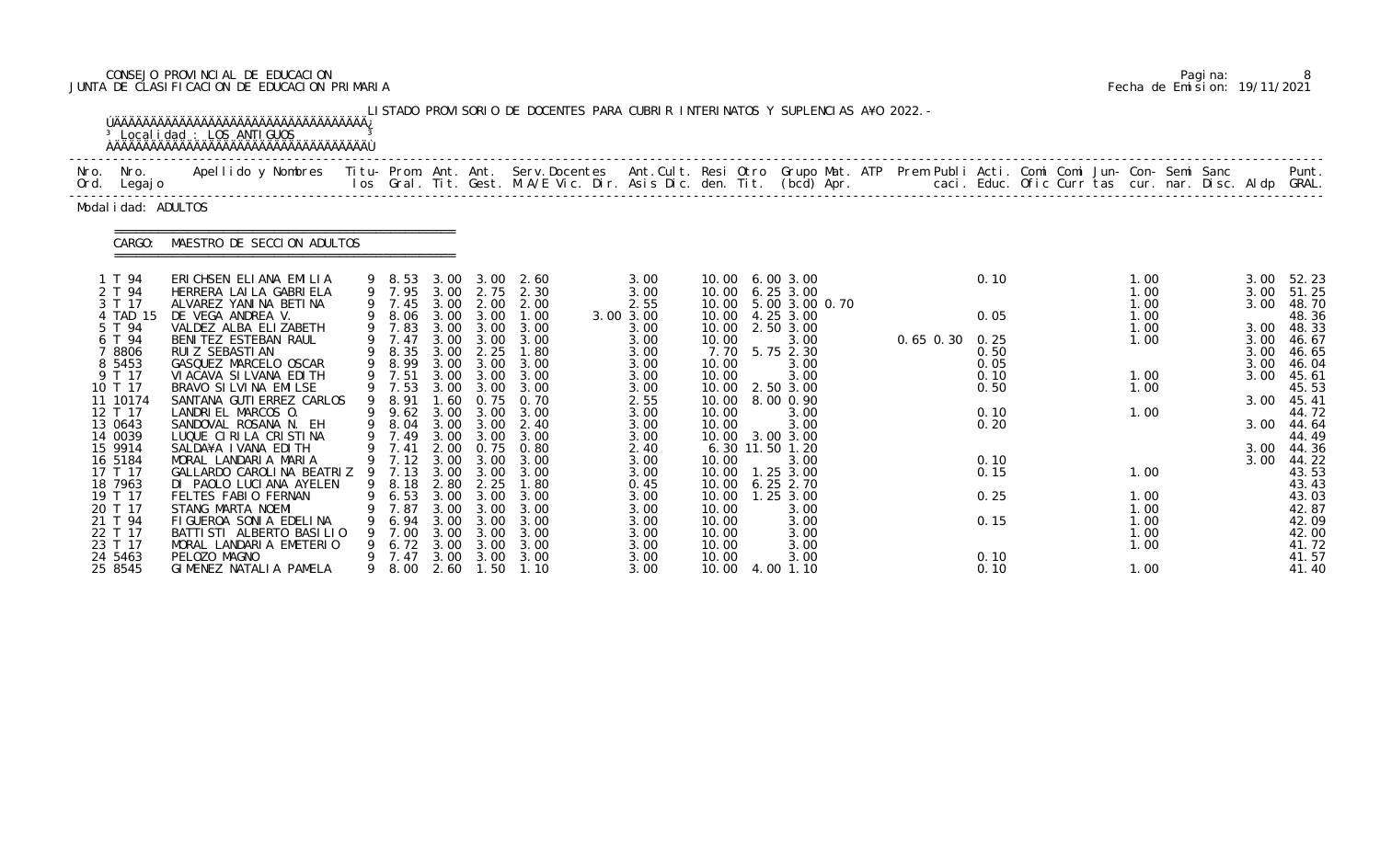## CONSEJO PROVINCIAL DE EDUCACION Pagina: 9 JUNTA DE CLASIFICACION DE EDUCACION PRIMARIA Fecha de Emision: 19/11/2021

|                                                       | <b>OAAAAAAAAAAAAAAAAAAAAAAAAAAAAAAAAAA</b>                                                                                      |                                                               |                              |                                           |                                                                                                                           |                                      |                                           |                                                                             |  |              |  |              |  |      |                                                |
|-------------------------------------------------------|---------------------------------------------------------------------------------------------------------------------------------|---------------------------------------------------------------|------------------------------|-------------------------------------------|---------------------------------------------------------------------------------------------------------------------------|--------------------------------------|-------------------------------------------|-----------------------------------------------------------------------------|--|--------------|--|--------------|--|------|------------------------------------------------|
| Ord. Legajo                                           |                                                                                                                                 |                                                               |                              |                                           |                                                                                                                           |                                      |                                           |                                                                             |  |              |  |              |  |      |                                                |
| CARGO:                                                | MAESTRO DE SECCION ADULTOS                                                                                                      |                                                               |                              |                                           |                                                                                                                           |                                      |                                           |                                                                             |  |              |  |              |  |      |                                                |
| 26 7907<br>27 7703<br>28 7742<br>29 9586<br>30 8420   | OLMEDO ALBORNOZ OMAR<br>CASTILLO VI VI ANA BEATRIZ<br>NAVARTA JOSE LUIS<br>LOPEZ CLAUDIO JAVIER<br>VI LLEGAS PEDRO DANI EL      |                                                               |                              |                                           | 9 6.77 2.80 2.25 1.80<br>9 7.60 3.00 2.75 1.70<br>9 7.89 2.80 2.25 1.80<br>9 8.02 2.00 1.25 1.10<br>9 8.18 2.60 1.50 1.30 | 2.90<br>2.90<br>1.50<br>1.25<br>1.65 | 9.80<br>10.00<br>10.00                    | 10.00 2.50 2.70<br>2.40 1.00<br>10.00  1.00  2.70<br>1.00 1.50 0.60<br>2.70 |  | 0.10<br>0.10 |  |              |  | 3.00 | 40.72<br>40.25<br>39.04<br>38.72<br>36.93      |
| 31 9204<br>32 8517<br>33 8751<br>34 10173<br>35 11099 | HORMACHEA ARIEL FEDERICO<br>ARREYGADA LUCIANA MARIA<br>GALVAN HECTOR SEBASTIAN<br>SANTANA GUTI ERREZ<br>BERNARD DORI AN GISELLE | 9 8.80 2.20<br>9 7.55 2.40 1.75<br>9 6.43 2.80 1.75<br>9 7.35 | 1.20                         | 1.50                                      | 1.20<br>1.60<br>1.40<br>9 8.27 1.60 0.50 0.60<br>0.30                                                                     | 2.30<br>1.15<br>3.00<br>0.70<br>0.25 | 10.00<br>8.40<br>10.00<br>4.20            | 1.80<br>10.00  1.00  2.40<br>2.10<br>0.90<br>1.50                           |  | 0.10         |  |              |  | 3.00 | 36.90<br>36.85<br>34.88<br>34.57<br>23.80      |
|                                                       | CARGO: MAE. ESP. FLORI CULT., HUERTA Y JARDIN                                                                                   |                                                               |                              |                                           |                                                                                                                           |                                      |                                           |                                                                             |  |              |  |              |  |      |                                                |
| 1 T 17<br>2 5349<br>3 T 17<br>4 8751                  | BATTI STI ALBERTO BASI LI 0<br>SIGMAN PABLO CESAR<br>FELTES FABIO FERNAN<br>GALVAN HECTOR SEBASTIAN                             | 5 6.19 3.00 1.50                                              |                              |                                           | 8 7.00 3.00 3.00 3.00<br>6 7.50 3.00 3.00 3.00<br>5 6.53 3.00 3.00 3.00<br>2.40                                           | 3.00<br>2.40<br>3.00<br>3.00         | 10.00<br>10.00<br>10.00<br>8.40           | 3.00<br>3.00<br>$1.25$ 3.00<br>3.00                                         |  | 0.25         |  | 1.00<br>1.00 |  | 3.00 | 41.00<br>40.90<br>39.03<br>32.49               |
| 5 8571<br>6 9151<br>7 10872<br>8 10102<br>9 12173     | MESSINA LETICIA IVANNA<br>MANSILLA JOSE JAVIER<br>AVI LA KAREN LEI LA<br>AROCA CARLOS ALBERTO<br>DELGADO JARA ANDREA            | 7.75<br>7.29<br>8.24<br>7.70<br>8.41                          | 2.60<br>2.40<br>2.80<br>2.40 | 3.00<br>3.00<br>1.75<br>2.00<br>2.00 0.50 | 2.40<br>2.00<br>0.10<br>0.10                                                                                              | 0.80<br>0.60<br>0.15                 | 10.00<br>10.00<br>10.00<br>10.00<br>10.00 | 3.00<br>3.00                                                                |  |              |  |              |  | 3.00 | 3.00 35.55<br>33.69<br>26.49<br>25.35<br>23.91 |
| 10 11379<br>11 12802                                  | RUIZ RAMON ROBERTO<br>DELGADO JARA CLAUDIA                                                                                      | $3\quad 8.14$                                                 | 1.20                         |                                           | 3.00 0.50 3.00                                                                                                            | 0.30                                 | 10.00<br>10.00                            | 3.00                                                                        |  |              |  |              |  |      | 22.80<br>22.34                                 |

|  | Pagi na: |                              |
|--|----------|------------------------------|
|  |          | Fecha de Emision: 19/11/2021 |